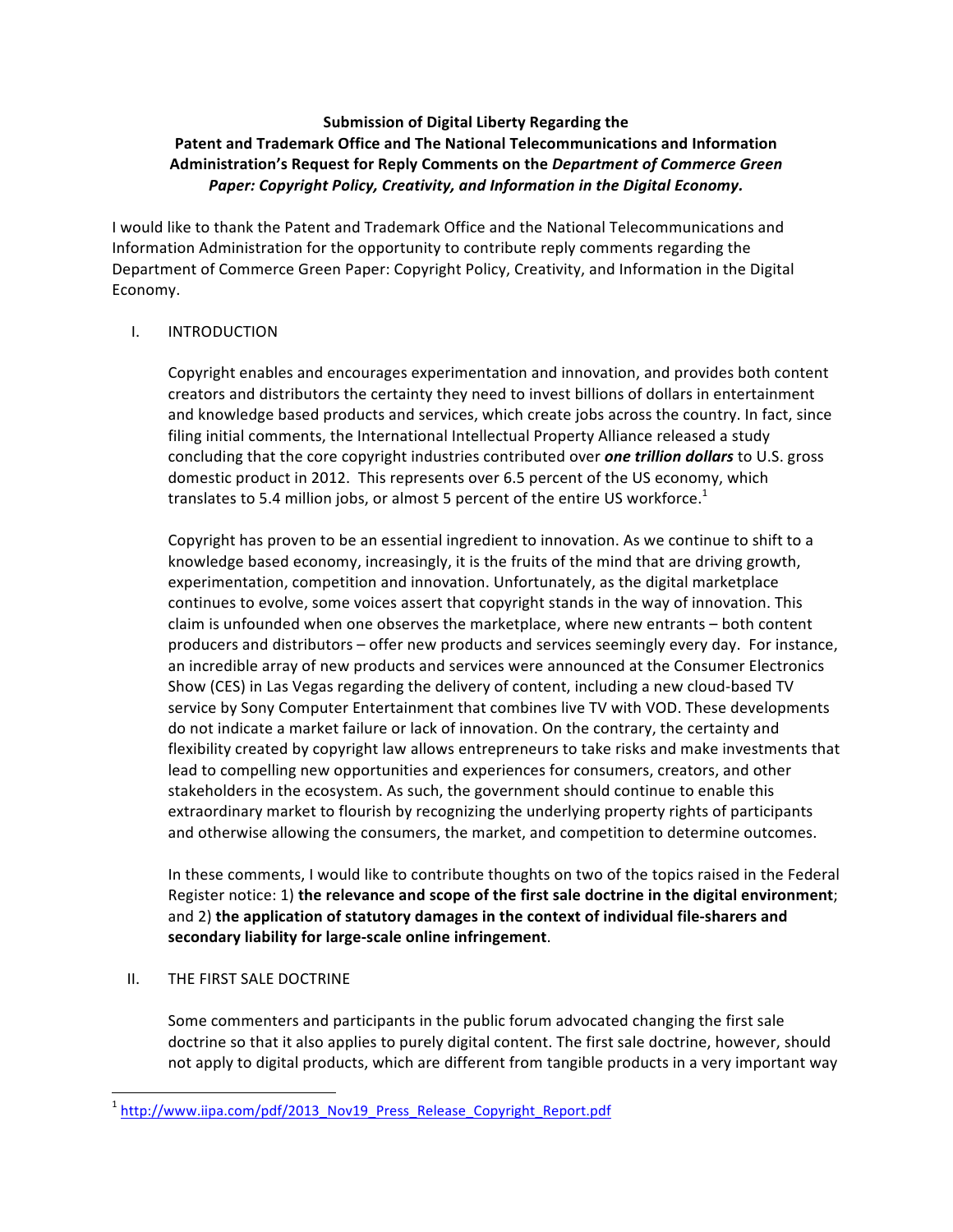that is often not recognized in this discussion. When buying a digital product, consumers are buying a license to use the copyrighted material under certain restrictions; they are not buying the copyrighted material itself.

The first sale doctrine is what allows people to sell their books, CDs, DVDs, and other tangible items they own that contain copyrighted material. The purpose of the doctrine is to recognize the difference between the physical object and the underlying copyright.

For example, when you buy a book from a store the property rights in the physical book have been transferred from the store to you. You may now dispose of THAT physical copy of the book as you see fit. You can lend it to someone, give it away, or sell it to a used bookstore. But you only purchased that physical object; no interest in the underlying copyright in the content contained in the book has been transferred to you. That is why you are not permitted to duplicate the book. Doing so would violate the exclusive right of the copyright holder to make reproductions of the work.

Gaining possession of physical objects that contain copyrighted content was previously the only way consumers could access that content. However, digitization and the Internet now make it possible to access copyrighted content purely in its intangible form. Because no physical object is transferred in these scenarios, the first sale doctrine is inapplicable, and should remain so.

In fact, there is actually less need for a first sale doctrine in the digital world than the physical world. Sometimes consumers buy used books, CDs, DVDs, and Blu-ray discs because they are cheaper. They are cheaper because they have "decayed" with use and time. In at least some respect, the object is different than it was when it was new. The cover of the book faded; the binding marred; the pages frayed, dog-eared, or annotated. The booklet of the DVD or Blu-Ray disc missing; the disc itself cosmetically scratched. The plastic case of the CD unwrapped, covered with fingerprints, or cracked. The difference may even be minor, in which case the discount over the object in new condition may be small. There is at least some difference from the object new, if perhaps only the secondary owner's knowledge that the object was once in someone else's hands and home. Other times consumers look for used books, CDs, DVDs, and Blu-ray discs not to save money, but because new ones are hard to find. Because of the marginal cost in creating the physical objects, and the expense of storing them, they are often produced in limited runs. Neither the price nor scarcity rationales are as salient when it comes to purely digital content. Consumers already have a number of ways to access content in digital form at a variety of price points, including through downloads and video on demand, and because the marginal and storage costs for digital content are smaller, scarcity is less of an issue.

Creating a first sale doctrine for purely digital content will also harm creators and the public. When you transfer a physical object containing copyrighted content, no reproduction takes place, and so there is no fear that a copy has been made without compensation to the copyright holder. However, transferring a digital file in purely intangible form is impossible without making a copy. Not only is this itself a violation of the copyright holders reproduction right, there is no practical and minimally invasive way of really ensuring the first user has not kept the original copy. Moreover, because the "used" copy of the digital content is identical to the original, it is a complete substitute for the original. Thus, even if the original copy is not retained, the availability of an infinite number of transfers of perfect copies could shrink the market for "new" copies, thus shrinking the compensation available to creators, their incentives to create,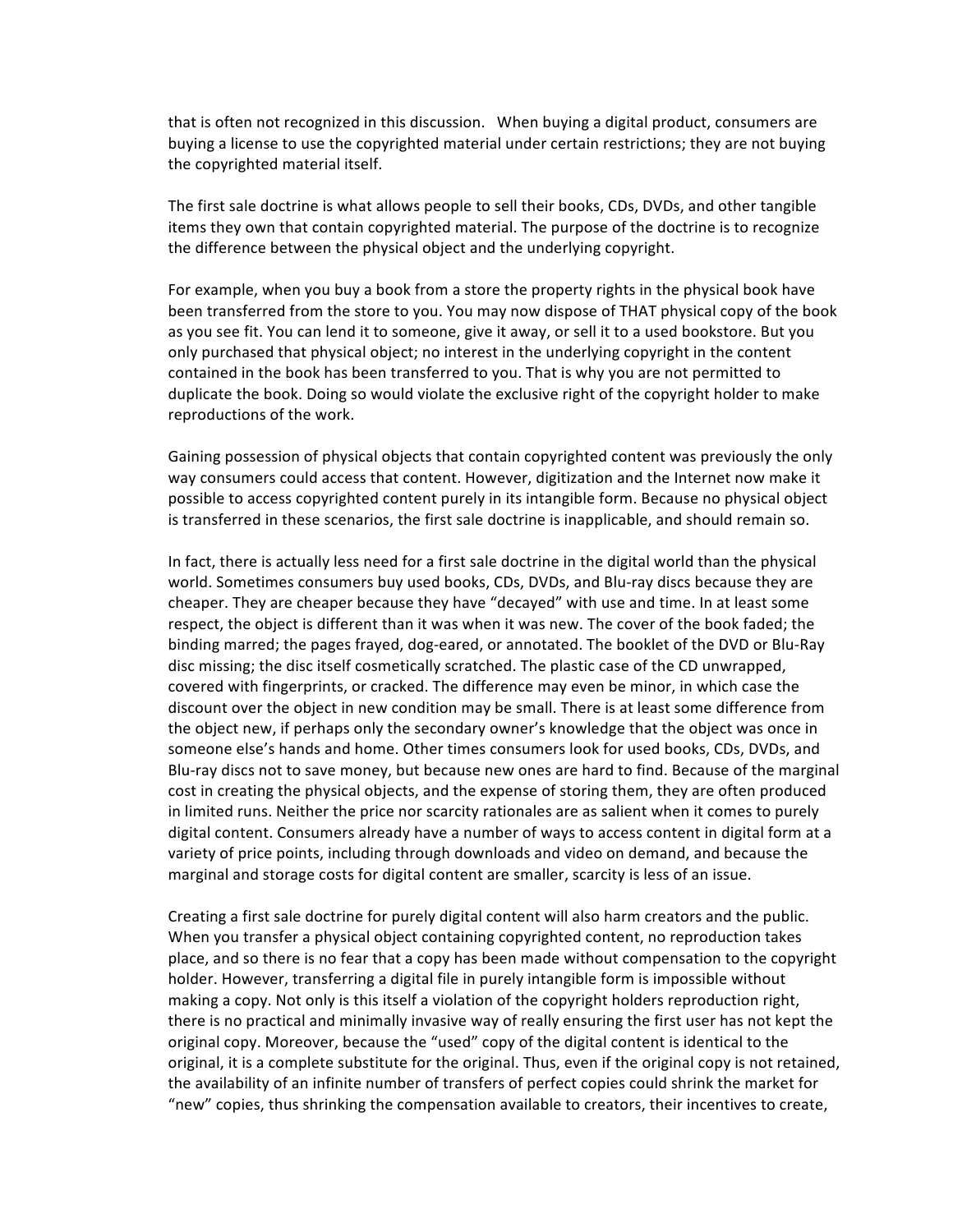and the diversity of content available to the public. Because used physical goods containing copyrighted material are not perfect substitutes for those goods new, as discussed above, the first sale doctrine provides benefit in the physical world with much less concomitant harm.

### III. STATUTORY DAMAGES

Some commenters and participants in the public forum spin horrific tales of a spate of gazillion dollar statutory damage awards and innovation screeching to a halt. These stories are so fanciful they deserve to be copyrighted as works of fiction in their own right!

In reality, juries have discretion to award a range of damages depending on the particulars of a given case. Those awards can be as low as a few hundred dollars. When they are not, it is because a jury has found substantial violations. We are aware of only a few large awards against individuals. Anyone who reads about those cases, rather than relying on urban legend, will see that the plaintiffs were culpable for massive infringement; Jammie Thomas-Rasset v. Capitol records is an example of a defendant culpable of infringement, including making over 1,700 songs available to others, and who refused multiple opportunities to settle for far less than the final judgment.<sup>2</sup> As for claims by critics that the current statutory damages regime chills innovation, one need only look at the explosion of legitimate sources of content online and the services, applications and devices that deliver them to see their fallacy.

Property rights are only as valuable as a rights holder's ability to enforce them. As such, the continued development of the legitimate digital market for content is advanced when content creators – as well as developers of legitimate services, devices, and applications to access that content – have a measure of security that others will not be able to free ride on their efforts without consequences.

Unfortunately, piracy continues to be a significant problem encumbering legitimate growth. According to the recent NetNames study, "absolute infringing bandwidth use increased [in North America, Europe, and Asia-Pacific] by 159.3% between 2010 and 2012 ... This figure represents 23.8% of the total bandwidth used by all internet users, residential and commercial, in these three regions." $3$ 

As the NetNames evidence reveals, online piracy represents a demonstrable threat to the ability of rights holders and legitimate distributors to profit from their work. Measuring actual damages from online theft, however, is difficult if not impossible, because of challenges in quantifying the number of times an unauthorized copy of a movie, TV show, or song has been downloaded. The current statutory damages regime provides the remedy in such cases, and plays an important role in the development of the legitimate online marketplace by deterring bad actors. I would also note that instances of these types of cases have dramatically decreased as intellectual property holders and ISPs have been working together to alert Internet subscribers that the content they are downloading may be in violation of copyright. In other words, stolen.

<u> 1989 - Johann Stein, fransk politik (d. 1989)</u>

<sup>&</sup>lt;sup>2</sup> http://www.supremecourt.gov/Search.aspx?FileName=/docketfiles/12-715.htm<br><sup>3</sup> http://www.netnames.com/digital-piracy-sizing-piracy-universe